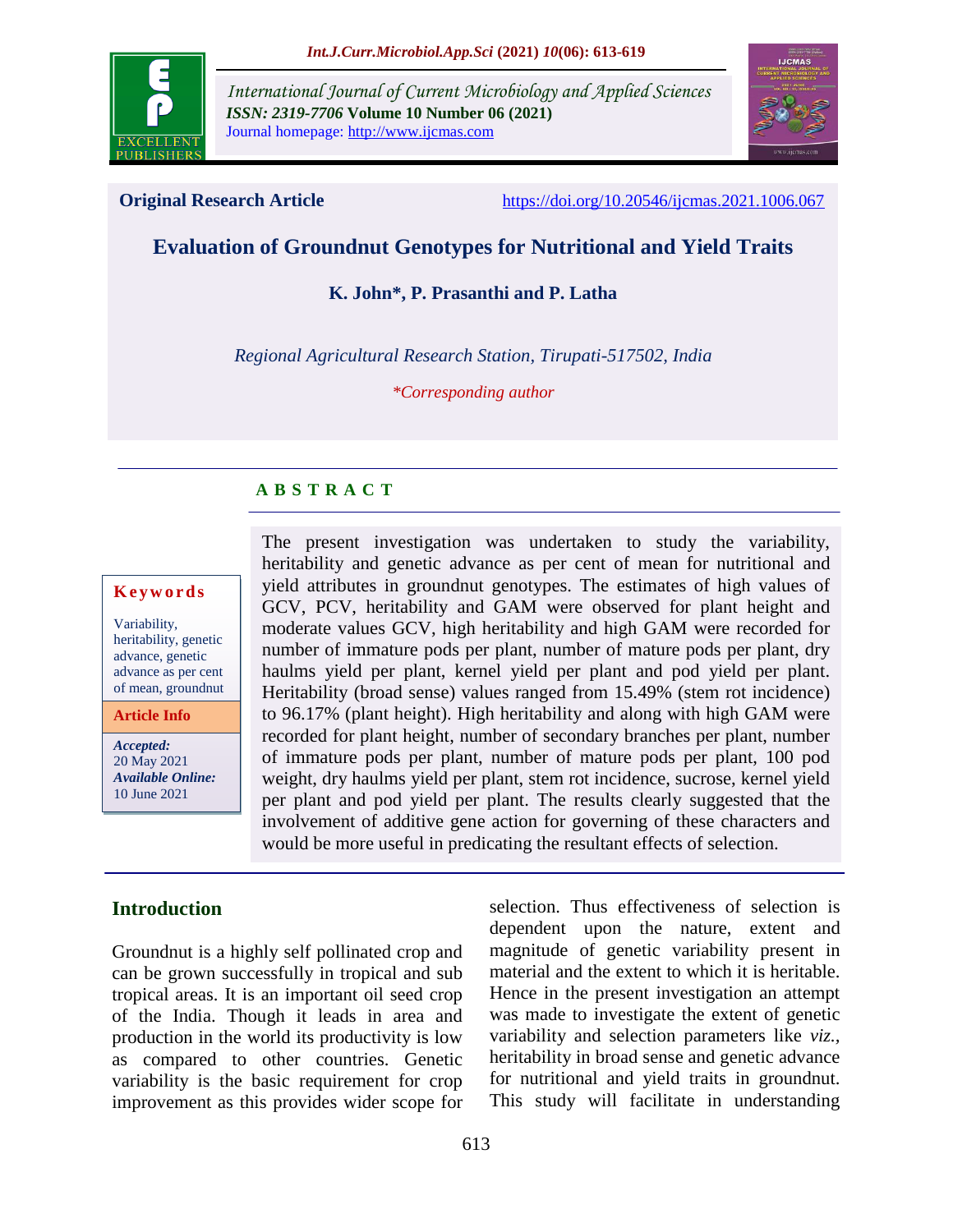behind the expression of characters and also the role of environment therein.

## **Materials and Methods**

The experimental material consisted of thirty five genotypes types of groundnut. The experiment was laid out in randomised block design with four replications at Regional Agricultural Research Station, Tirupati, Andhra Pradesh. Each entry was accommodated in five rows, 5m length with spacing of 22.5x10 cm. All the recommended packages of practices were followed to raise a good crop. The observations were recorded in five randomly selected plants, in each entry per replication for nineteen characters *viz.*, days to 50% flowering, number of primary branches per plant, number of secondary branches per plant, plant height (cm), number of matured pods per plant, number of immature pods per plant, 100 pod weight (g), Shelling per cent, dry haulms yield per plant (g), stem rot incidence (%),total Free amino acids (ug/g), total carbohydrates  $(g/g)$ , sucrose  $(g 100g<sup>-1</sup>)$ , protein  $(\%)$  and oil  $(\%)$ , kernel yield per plant (g) and pod yield per plant (g) and mean values were used for statistical analysis. Phenotypic coefficient of variation (PCV), genotypic coefficient of variation (GCV) was estimated as per the formula suggested by Burton (1952). While heritability in broad sense and expected genetic advance were calculated by using the formula given by Allard (1960).

## **Results and Discussion**

The estimates of genotypic and phenotypic coefficients of variability indicated that the values of phenotypic coefficient of variability (PCV) were always higher than genotypic coefficient of variation (GCV) suggesting the influence of environmental factors. Less difference observed between PCV and GCV in certain cases indicated that these characters

were less influenced by the environment. Similar results were reported by Ladole *et al.,* (2009) and Shinde *et al.,* (2011).

In the present investigation, plant height exhibited high GCV and number of secondary branches per plant, number of immature pods per plant, number of mature pods per plant, dry haulms yield per plant (g), stem rot incidence, kernel yield per plant and pod yield per plant showed moderate GCV (Table 1). High magnitude of PCV recorded for plant height, secondary branches per plant, number of immature pods per plant and stem rot incidence and moderate values exhibited for primary branches per plant, number of mature pods per plant, dry haulms yield/plant, kernel yield per plant and pod yield per plant. Plant height recorded high value of GCV and PCV. Moderate values of GCV and high PCV recorded for secondary branches per plant, number of immature pods per plant and stem rod incidence. Earlier Ladole *et al.,* (2009) observed both GCV and PCV of high magnitude for plant height in groundnut. The genotypic coefficient of variation and phenotypic coefficient of variation were moderate for number of primary branches per plant, number of mature pods per plant, dry haulms yield, total free amino acids, total carbohydrates, sucrose, kernel yield and pod yield. The present findings are in accordance with the findings of Meta (2007).

Genotypic coefficient of variation measures the amount of variation present in a particular character. However, it does not determine the proportion of heritable variation present in the total variation.

Therefore, heritability which represents the heritable variation existing in the character was calculated. High value of heritability and low genetic advance as percentage of mean suggested that their character was conditioned by high genotype environmental interaction.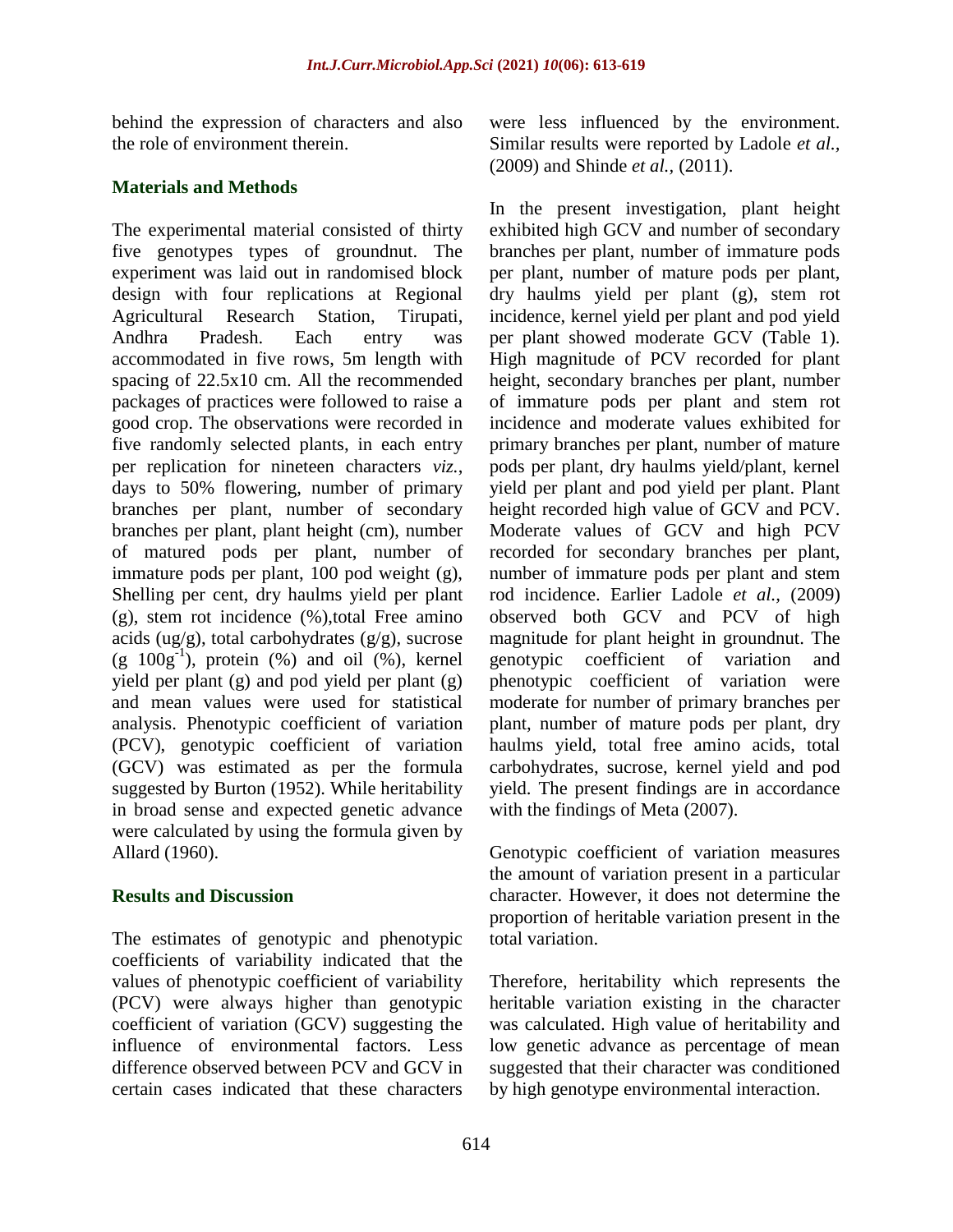**Table.1** Genotypic and phenotypic coefficients of variation, heritability (broad sense), genetic advance and genetic advance expressed as per cent of mean for nutritional and yield traits in groundnut.

| <b>S. No.</b>           | <b>Character</b>                          | <b>Variance</b> |                           | <b>Coefficient of Variance</b> |                    | <b>Heritability</b>       | <b>Geneti</b>               | <b>Genetic</b>                    |
|-------------------------|-------------------------------------------|-----------------|---------------------------|--------------------------------|--------------------|---------------------------|-----------------------------|-----------------------------------|
|                         |                                           | Genotypic       | Phenotypi<br>$\mathbf{C}$ | Genotypic<br>(% )              | Phenotypic<br>(% ) | in broad<br>sense $(\% )$ | $\mathbf{c}$<br>advanc<br>e | advance as<br>per cent of<br>mean |
| $\mathbf{1}$            | Days to 50 % flowering                    | 2.59            | 2.94                      | 5.40                           | 5.75               | 80.10                     | 3.11                        | 10.43                             |
| $\boldsymbol{2}$        | Plant height (cm)                         | 226.06          | 235.01                    | 64.04                          | 65.29              | 96.17                     | 30.37                       | 129.35                            |
| $\overline{\mathbf{3}}$ | Number of primary branches<br>per plant   | 0.34            | 1.23                      | 12.84                          | 24.41              | 27.64                     | 0.63                        | 13.88                             |
| $\overline{\mathbf{4}}$ | Number of secondary<br>branches per plant | 0.36            | 1.13                      | 29.47                          | 52.21              | 31.86                     | 0.70                        | 34.17                             |
| $5\overline{)}$         | Number of mature pods per<br>plant $(g)$  | 18.74           | 31.05                     | 30.67                          | 39.48              | 60.35                     | 6.93                        | 49.07                             |
| 6                       | Number of immature pods<br>per plant      | 6.67            | 10.70                     | 49.26                          | 62.39              | 62.34                     | 4.20                        | 80.12                             |
| $\overline{7}$          | 100 pod weight $(g)$                      | 210.24          | 295.03                    | 16.35                          | 19.36              | 71.26                     | 25.21                       | 28.43                             |
| 8                       | Shelling per cent                         | 9.07            | 29.57                     | 4.44                           | 8.01               | 30.67                     | 3.44                        | 5.06                              |
| 9                       | 100 kernel weight (g)                     | 24.87           | 49.85                     | 12.52                          | 17.76              | 49.89                     | 7.26                        | 18.22                             |
| 10                      | Sound mature kern el per<br>cent          | 18.44           | 92.99                     | 5.26                           | 11.80              | 19.84                     | 3.93                        | 4.81                              |
| 11                      | Stem rot incidence (%)                    | 24.55           | 158.50                    | 38.95                          | 98.97              | 15.49                     | 4.02                        | 31.58                             |
| 12                      | Dry haulms yield per plant<br>(g)         | 15.97           | 19.15                     | 32.85                          | 35.97              | 83.39                     | 7.52                        | 61.80                             |
| 13                      | Total Free amino acids (ug/g)             | 3.41            | 7.89                      | 28.56                          | 34.23              | 42.61                     | 2.19                        | 9.65                              |
| 14                      | Total carbohydrates $(g/g)$               | 3.42            | 7.32                      | 20.45                          | 27.12              | 44.11                     | 1.09                        | 5.47                              |
| 15                      | Sucrose (g $100g^{-1}$ )                  | 3.06            | 4.28                      | 23.19                          | 31.01              | 85.22                     | 3.31                        | 120.50                            |
| 16                      | Protein $(\% )$                           | 0.32            | 045                       | 1.98                           | 2.45               | 62.40                     | 0.78                        | 3.28                              |
| 17                      | Oil(%)                                    | 0.31            | 0.42                      | 1.17                           | 1.36               | 74.32                     | 0.99                        | 2.08                              |
| 18                      | Kernel yield per plant (g)                | 5.35            | 7.02                      | 28.30                          | 32.42              | 76.21                     | 4.02                        | 49.17                             |
| 19                      | Pod yield per plant (g)                   | 11.22           | 13.85                     | 27.85                          | 30.94              | 81.01                     | 6.21                        | 51.63                             |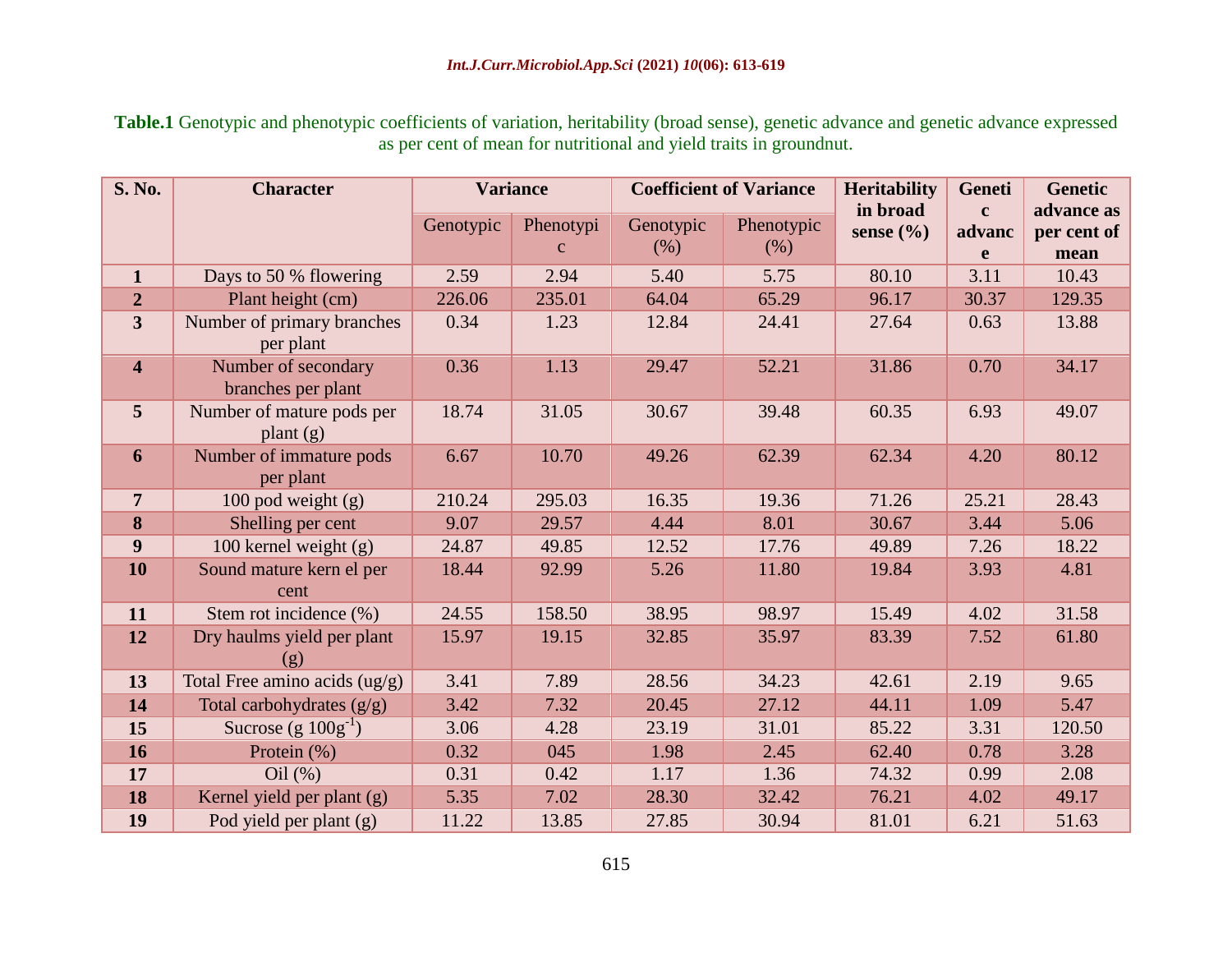**Fig.1**



Series 1: GCV (%) Series 2: PCV (%)

|                  | Days to 50 % flowering                 | 11 | Stem rot incidence $(\% )$      |
|------------------|----------------------------------------|----|---------------------------------|
| $\mathbf{2}$     | Plant height (cm)                      | 12 | Dry haulms yield per plant (g)  |
| 3                | Number of primary branches per plant   | 13 | Total Free amino acids $(ug/g)$ |
| $\boldsymbol{4}$ | Number of secondary branches per plant | 14 | Total carbohydrates $(g/g)$     |
| 5                | Number of mature pods per plant $(g)$  | 15 | Sucrose $(g 100g^{-1})$         |
| 6                | Number of immature pods per plant      | 16 | Protein (%)                     |
| 7                | 100 pod weight $(g)$                   | 17 | Oil(%)                          |
| 8                | Shelling per cent                      | 18 | Kernel yield per plant (g)      |
| 9                | 100 kernel weight (g)                  | 19 | Pod yield per plant (g)         |
| 10               | Sound mature kern el per cent          |    |                                 |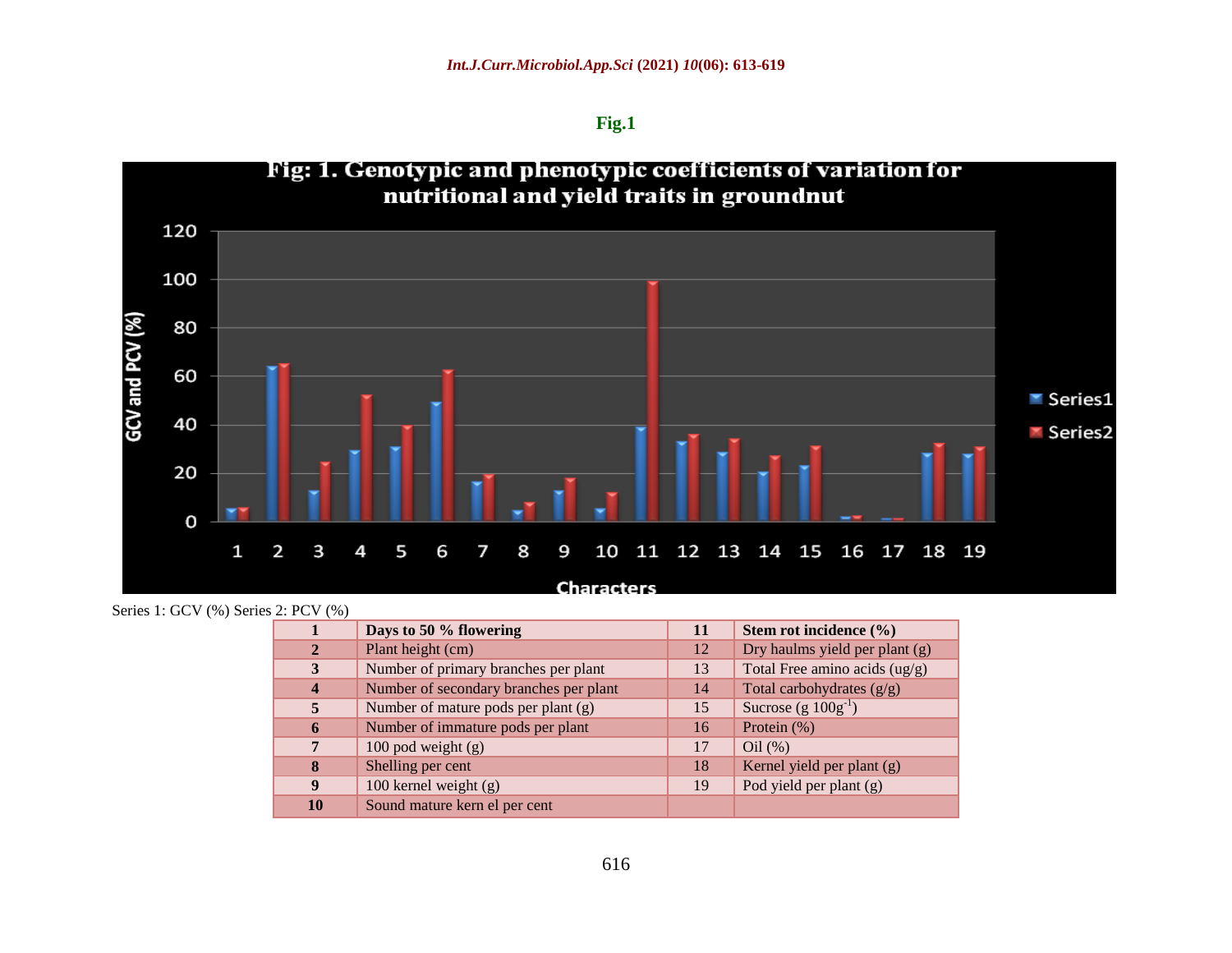**Fig.2** 



Series 1:  $H_{bs}$  (%) Series 2: GAM (%)

| $\mathbf 1$             | Days to 50 % flowering                 | 11 | Stem rot incidence (%)          |
|-------------------------|----------------------------------------|----|---------------------------------|
| $\mathbf{2}$            | Plant height (cm)                      | 12 | Dry haulms yield per plant (g)  |
| 3                       | Number of primary branches per plant   | 13 | Total Free amino acids $(ug/g)$ |
| $\overline{\mathbf{4}}$ | Number of secondary branches per plant | 14 | Total carbohydrates $(g/g)$     |
| $\overline{5}$          | Number of mature pods per plant (g)    | 15 | Sucrose (g $100g^{-1}$ )        |
| 6                       | Number of immature pods per plant      | 16 | Protein (%)                     |
| 7                       | 100 pod weight $(g)$                   | 17 | $Oil$ (%)                       |
| 8                       | Shelling per cent                      | 18 | Kernel yield per plant (g)      |
| 9                       | 100 kernel weight $(g)$                | 19 | Pod yield per plant (g)         |
| 10                      | Sound mature kern el per cent          |    |                                 |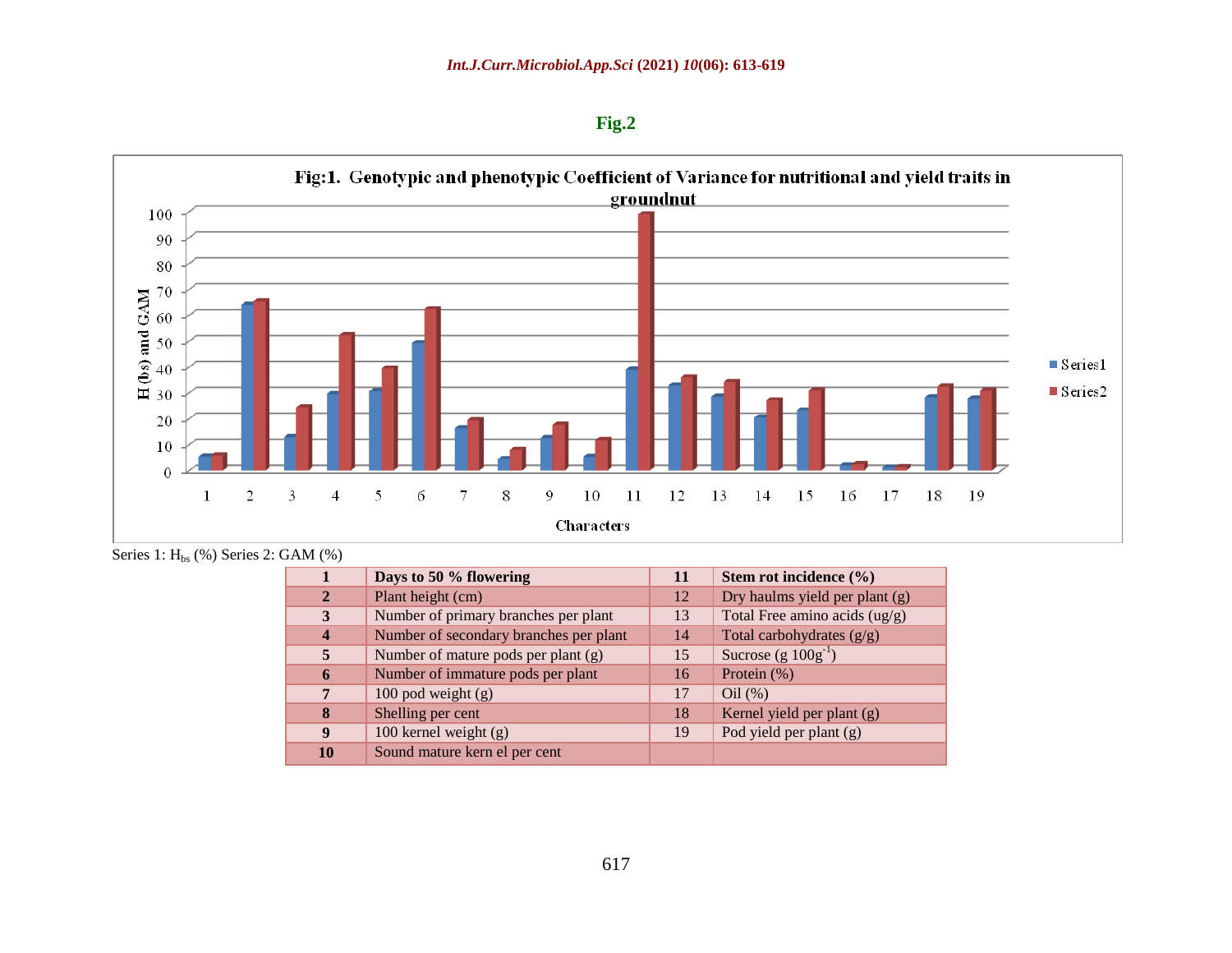In such situation, selection would not be rewarding. These findings are in accordance with results obtained by Meta (2007).

High heritability values were recorded for days to 50% flowering, plant height, number of immature pods per plant, number of mature pods per plant, 100 pod weight, dry haulms yield per plant, sucrose, protein, oil content, kernel yield per plant and pod yield per plant. Moderate heritability values recorded for number of secondary branches per plant, shelling per cent and 100 kernel weight. High Genetic advance as percent of mean (GAM) was exhibited for plant height, number of secondary branches per plant, number of immature pods per plant, number of mature pods per plant, 100 pod weight, dry haulms yield per plant, stem rot incidence, sucrose, kernel yield per plant and pod yield per plant and moderate genetic advance as percent of mean for days to 50% flowering.

The estimate of genetic parameters revealed that shelling per cent, 100 kernel weight, total free amino acids and total carbohydrates expressed moderate heritability and low genetic advance, which in turn indicate the role of non-fixable genetic variance in the expression of these traits. Moderate heritability along with low genetic advance and GCV were observed in the present study for shelling per cent and 100 kernel weight indicated that these characters were largely under the control of non-additive gene action and selection for these traits would be ineffective. The low values of heritability as well as genetic advance were observed for number of primary branches per plant and sound mature kernel percent. Earlier Shinde *et al.,* (2010) reported similar results in groundnut for number of primary branches per plant.

High heritability along with high GAM were observed for plant height, number of immature

pods per plant, number of mature pods per plant, 100 pod weight, dry haulms yield per plant, sucrose, kernel yield per plant and pod yield per plant. These results were continued with findings of Naazar *et al.,* (2000) and Nath *et al.,* (2002). The highly heritable characters with high GAM could be further impressed through individual plant selection. Moderate heritability and high GAM were recorded for number of primary branches per plant.

In the present study, the estimates of high values of GCV, PCV, heritability and GAM were observed for plant height and moderate values GCV, high heritability and high GAM were recorded for number of immature pods per plant, number of mature pods per plant, dry haulms yield per plant, kernel yield per plant and pod yield per plant. The results clearly suggested that the involvement of additive gene action for governing of these characters and would be more useful in predicating the resultant effects of selection. Similar results were reported by Shinde *et al.,* (2010) and John *et al.,* (2006). Thus, from the present investigation, it can be concluded that high genetic advance was not always associated with high heritability for the character studied. Thus, results suggested that the chances for improvement in number of mature pods, haulms yield, sucrose, kernel yield and pod yield would be fairly high as magnitude of heritability and genetic advance as percentage of mean for these characters indicated the presence of wide spectrum of genetic variation suggesting that they merit maximum emphasis in selection for improvement of pod yield in Spanish bunch groundnut.

## **References**

- Allard, R. W. (1960). Principles of Plant breeding. John Wiley and Sons Inc. New York.pp.75-98.
- Burton, G. W. (1952). Quantitative inheritance